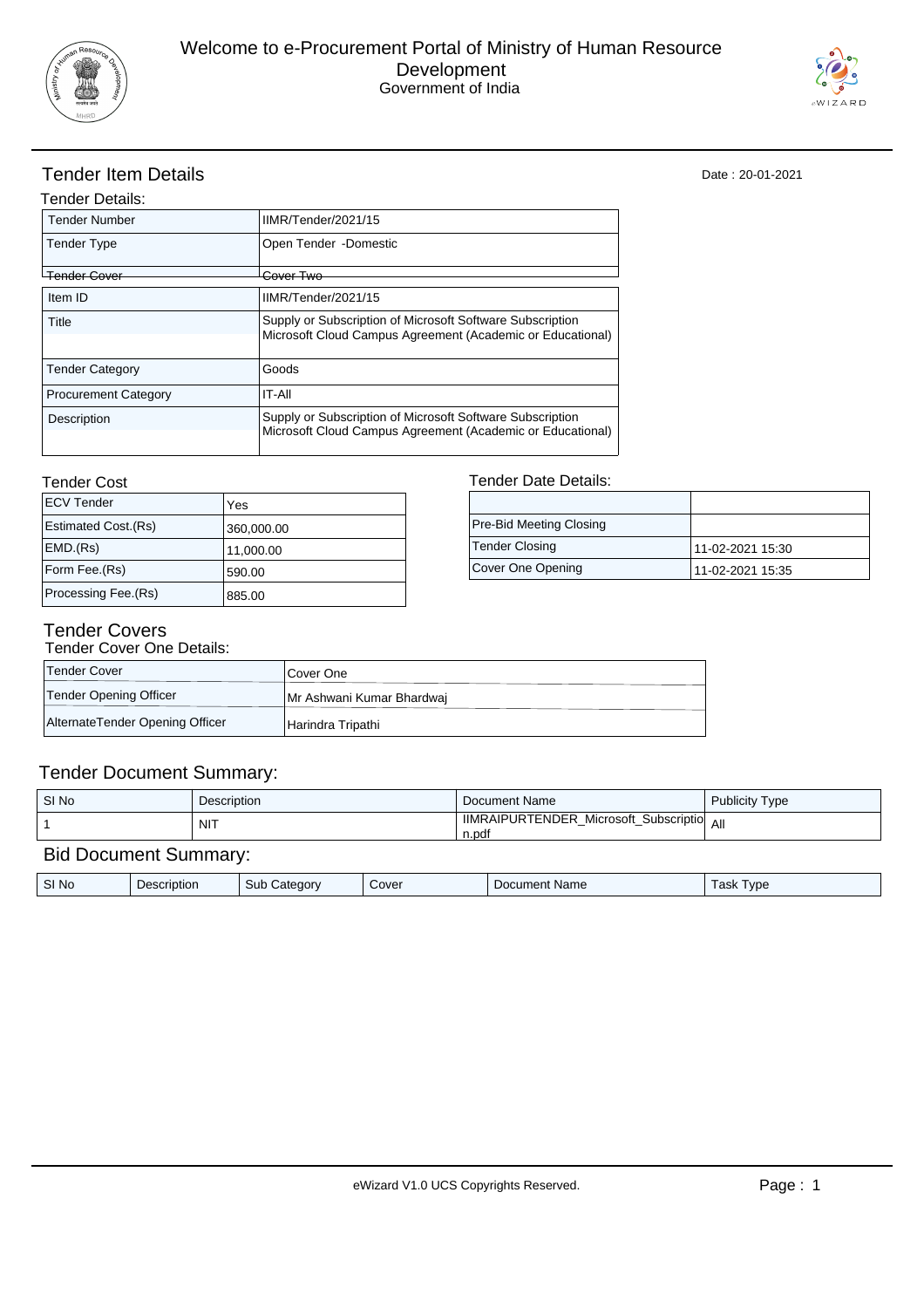

#### Welcome to e-Procurement Portal of Ministry of Human Resource Development Government of India



| SI No | Description | <b>Sub Category</b> | Cover     | Document Name                   | Task Type         |
|-------|-------------|---------------------|-----------|---------------------------------|-------------------|
|       | <b>BOQ</b>  | <b>Bid Document</b> | Cover Two | RAIPUR MICROSOFT.xlsx<br>BOQIIM | I Download&Upload |

# Tender Logs:

| SI <sub>No</sub> | User Id     | User Name                    | Log Subject                                                 | Log Matter                                                                                                      | Date & Time      |
|------------------|-------------|------------------------------|-------------------------------------------------------------|-----------------------------------------------------------------------------------------------------------------|------------------|
|                  | AshwaniKB01 | Mr Ashwani<br>Kumar Bhardwai | <b>Tender Publishing</b>                                    | Tender IIMR/Tender/2021/15 is published                                                                         | 20-01-2021 14:09 |
| 2                | AshwaniKB01 | Mr Ashwani<br>Kumar Bhardwai | <b>Tender Publishing</b>                                    | Tender IIMR/Tender/2021/15 is level-1<br>published                                                              | 20-01-2021 14:09 |
| 3                | AshwaniKB01 | Mr Ashwani<br>Kumar Bhardwai | <b>Tender Submission For</b><br>Approval                    | Tender IIMR/Tender/2021/15 is submitted<br>for approval                                                         | 20-01-2021 14:09 |
| 4                | AshwaniKB01 | Mr Ashwani<br>Kumar Bhardwai | Alternate Tender Opening<br><b>Officer Selection</b>        | Harindra Tripathi is selected as ATOO for<br>Cover Two                                                          | 20-01-2021 14:09 |
| 5                | AshwaniKB01 | Mr Ashwani<br>Kumar Bhardwaj | <b>Tender Opening Officer</b><br>Selection                  | Mr Ashwani Kumar Bhardwaj is selected as<br><b>TOO for Cover Two</b>                                            | 20-01-2021 14:09 |
| 6                | AshwaniKB01 | Mr Ashwani<br>Kumar Bhardwai | <b>Alternate Tender Opening</b><br><b>Officer Selection</b> | Harindra Tripathi is selected as ATOO for<br>Cover One                                                          | 20-01-2021 14:09 |
| 7                | AshwaniKB01 | Mr Ashwani<br>Kumar Bhardwai | <b>Tender Opening Officer</b><br>Selection                  | Mr Ashwani Kumar Bhardwaj is selected as<br>TOO for Cover One                                                   | 20-01-2021 14:09 |
| 8                | AshwaniKB01 | Mr Ashwani<br>Kumar Bhardwaj | <b>Bid Document Upload</b>                                  | <b>Bid Documents-</b><br>BOQIIM RAIPUR MICROSOFT.xlsx of<br>size 74.47 KB is uploaded & autoprotected<br>sheet  | 20-01-2021 13:04 |
| 9                | AshwaniKB01 | Mr Ashwani<br>Kumar Bhardwaj | <b>Tender Document Upload</b>                               | <b>Tender Documents-</b><br><b>IIMRAIPURTENDER Microsoft Subscriptio</b><br>n.pdf of size 294.31 KB is uploaded | 20-01-2021 13:01 |
| 10               | AshwaniKB01 | Mr Ashwani<br>Kumar Bhardwai | <b>Tender Item Creation</b>                                 | Tender Item IIMR/Tender/2021/15 -<br>IIMR/Tender/2021/15 is created                                             | 20-01-2021 13:00 |
| 11               | AshwaniKB01 | Mr Ashwani<br>Kumar Bhardwai | <b>Tender Creation</b>                                      | Tender IIMR/Tender/2021/15 is created                                                                           | 20-01-2021 12:54 |